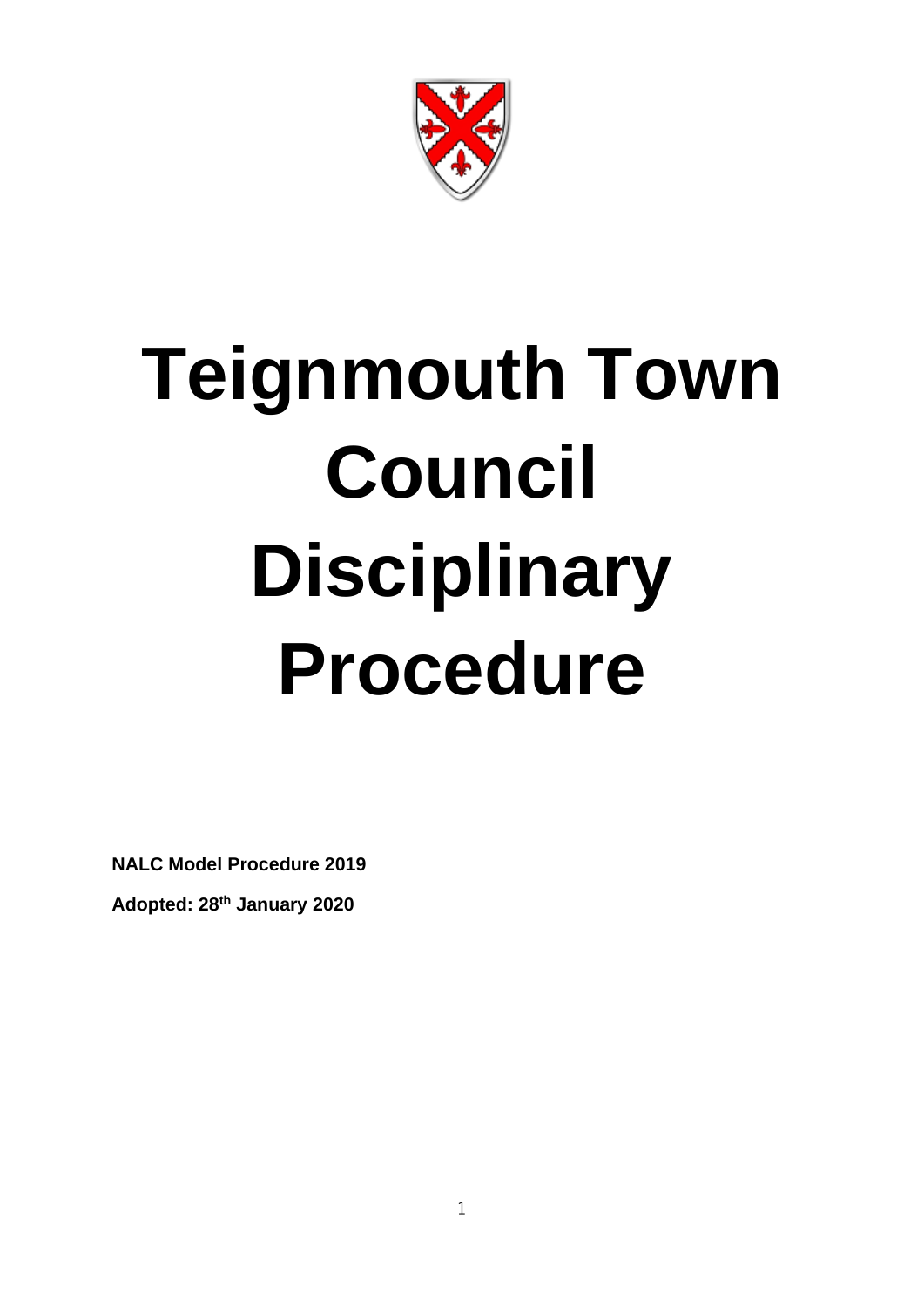

# **Introduction**

1 This policy is based on and complies with the 2015 ACAS Code of Practice [\(http://www.acas.org.uk/index.aspx?articleid=2174\)](http://www.acas.org.uk/index.aspx?articleid=2174). It also takes account of the ACAS guide on discipline and grievances at work.

[https://www.acas.org.uk/media/1043/Discipline-and-grievances-at-work-The-Acas](https://www.acas.org.uk/media/1043/Discipline-and-grievances-at-work-The-Acas-guide/pdf/DG_Guide_Feb_2019.pdf)[guide/pdf/DG\\_Guide\\_Feb\\_2019.pdf](https://www.acas.org.uk/media/1043/Discipline-and-grievances-at-work-The-Acas-guide/pdf/DG_Guide_Feb_2019.pdf)

The policy is designed to help Council employees improve unsatisfactory conduct and performance in their job. Wherever possible, the Council will try to resolve its concerns about employees' behaviour informally, without starting the formal procedure set out below.

- 2 The policy will be applied fairly, consistently and in accordance with the Equality Act 2010.
- 3 This policy confirms:
	- informal coaching and supervision will be considered, where appropriate, to improve conduct and / or attendance
	- the Council will fully investigate the facts of each case
	- the Council recognises that misconduct and unsatisfactory work performance are different issues. The disciplinary policy will also apply to work performance issues to ensure that all alleged instances of employees' underperformance are dealt with fairly and in a way that is consistent with required standards. However, the disciplinary policy will only be used when performance management proves ineffective. For more information see ACAS "Performance Management" at <https://www.acas.org.uk/index.aspx?articleid=6608>
	- employees will be informed in writing about the nature of the complaint against them and given the opportunity to state their case
	- employees will be provided, where appropriate, with written copies of evidence and relevant witness statements in advance of a disciplinary hearing
	- employees may be accompanied or represented by a companion a workplace colleague, a trade union representative or a trade union official - at any investigatory, disciplinary or appeal meeting. The companion is permitted to address such meetings, to put the employee's case and confer with the employee. The companion cannot answer questions put to the employee, address the meeting against the employee's wishes or prevent the employee from explaining his/her case
	- the Council will give employees reasonable notice of any meetings in this procedure. Employee must make all reasonable efforts to attend. Failure to attend any meeting may result in it going ahead and a decision being taken. An employee who does not attend a meeting will be given the opportunity to be represented and to make written submissions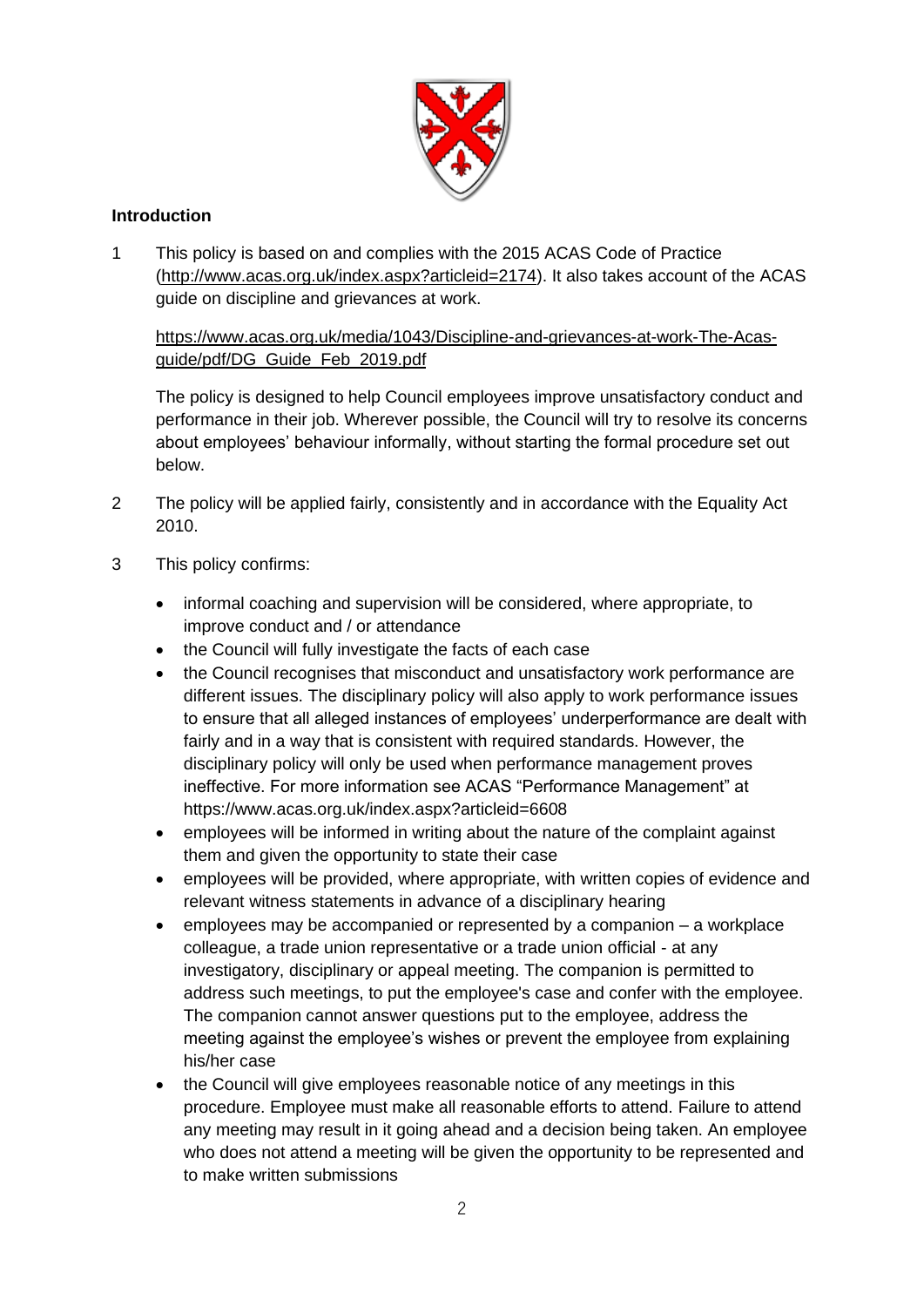

- if the employee's companion is not available for the proposed date of the meeting, the employee can request a postponement and can propose an alternative date that is within five working days of the original meeting date unless it is unreasonable not to propose a later date
- any changes to specified time limits in the Council's procedure must be agreed by the employee and the Council
- information about an employee's disciplinary matter will be restricted to those involved in the disciplinary process. A record of the reason for disciplinary action and the action taken by the Council is confidential to the employee. The employee's disciplinary records will be held by the Council in accordance with the General Data Protection Regulation (GDPR)
- audio or video recordings of the proceedings at any stage of the disciplinary procedure are prohibited, unless agreed by all affected parties as a reasonable adjustment that takes account of an employee's medical condition
- employees have the right to appeal against any disciplinary decision. The appeal decision is final
- if an employee who is already subject to the Council's disciplinary procedure raises a grievance, the grievance will normally be heard after the completion of the disciplinary procedure
- disciplinary action taken by the Council can include a written warning, final written warning or dismissal
- this procedure may be implemented at any stage if the employee's alleged misconduct warrants this
- except for gross misconduct when an employee may be dismissed without notice, the Council will not dismiss an employee on the first occasion that it decides there has been misconduct
- if an employee is suspended following allegations of misconduct, it will be on full pay and only for such time as is necessary. Suspension is not a disciplinary sanction. The Council will write to the employee to confirm any period of suspension and the reasons for it,
- the Council may consider mediation at any stage of the disciplinary procedure where appropriate (for example where there have been communication breakdowns or allegations of bullying or harassment). Mediation is a dispute resolution process that requires the consent of affected parties

# **Examples of misconduct**

- 4 Misconduct is employee behaviour that can lead to the employer taking disciplinary action. The following list contains some examples of misconduct: The list is not exhaustive.
	- unauthorised absence
	- poor timekeeping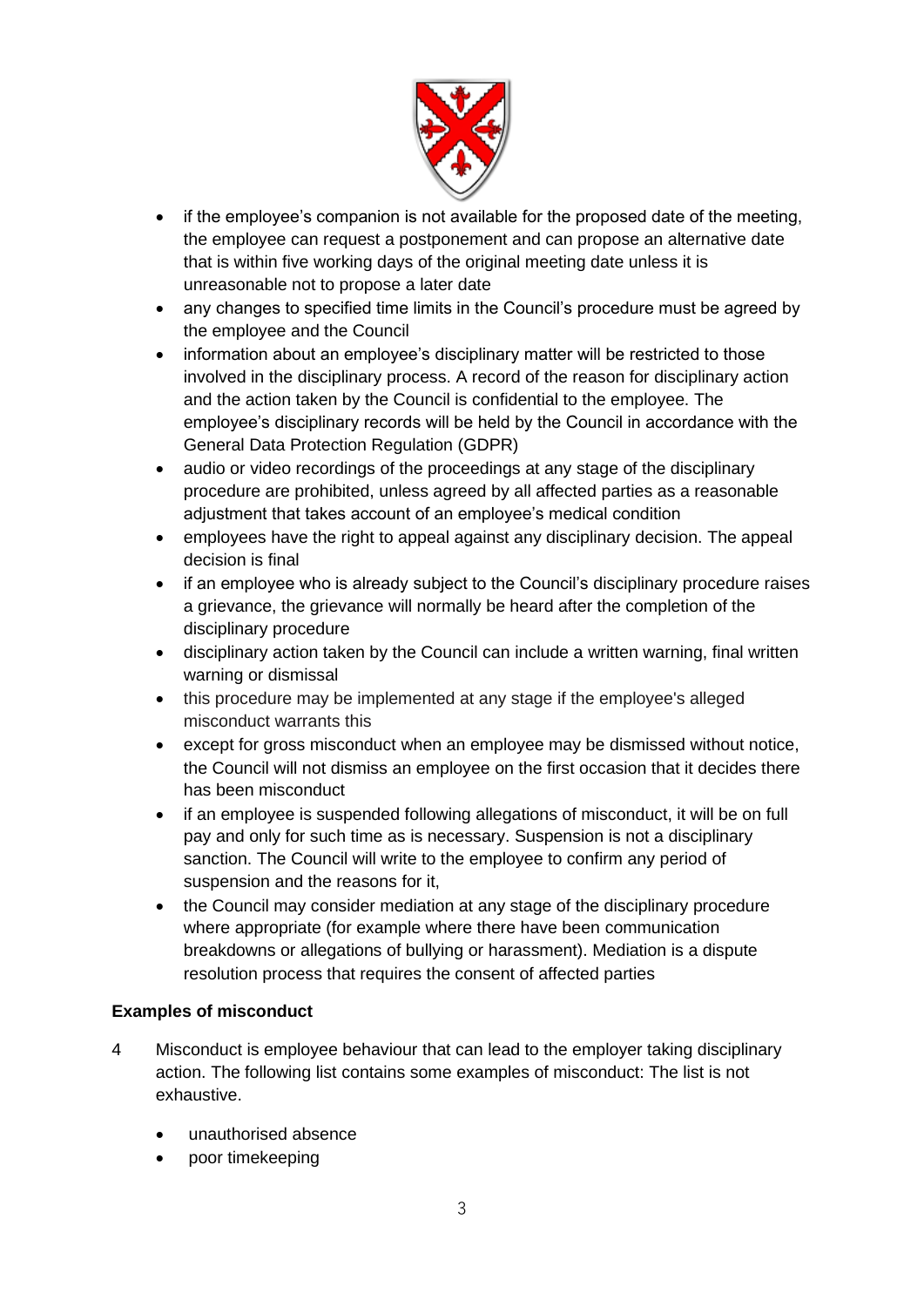

- misuse of the Council's resources and facilities including telephone, email and internet
- inappropriate behaviour
- refusal to follow reasonable instructions
- breach of health and safety rules.

# **Examples of gross misconduct**

- 5 Gross misconduct is misconduct that is so serious that it is likely to lead to dismissal without notice. The following list contains some examples of gross misconduct: The list is not exhaustive
	- bullying, discrimination and harassment
	- incapacity at work because of alcohol or drugs
	- violent behaviour
	- fraud or theft
	- gross negligence
	- gross insubordination
	- serious breaches of council policies and procedures e.g. the Health and Safety Policy, Equality and Diversity Policy, Data Protection Policy and any policies regarding the use of information technology
	- serious and deliberate damage to property
	- use of the internet or email to access pornographic, obscene or offensive material
	- disclosure of confidential information.

# **Suspension**

- 6 If allegations of gross misconduct or serious misconduct are made, the council may suspend the employee while further investigations are carried out. Suspension will be on full pay. Suspension does not imply any determination of guilt or innocence, as it is merely a measure to enable further investigation. The Town Clerk shall, in consultation with the Chairman of HR, suspend a member of staff, pending investigation. In respect of the Town Clerk, the Chairman of HR in consultation with the HR Committee, suspend the Town Clerk, pending investigation.
- 7 While on suspension, the employee is required to be available during normal hours of work in the event that the council needs to make contact. The employee must not contact or attempt to contact or influence anyone connected with the investigation in any way or to discuss this matter with any other employee or councillor.
- 8 The employee must not attend work. The council will make arrangements for the employee to access any information or documents required to respond to any allegations.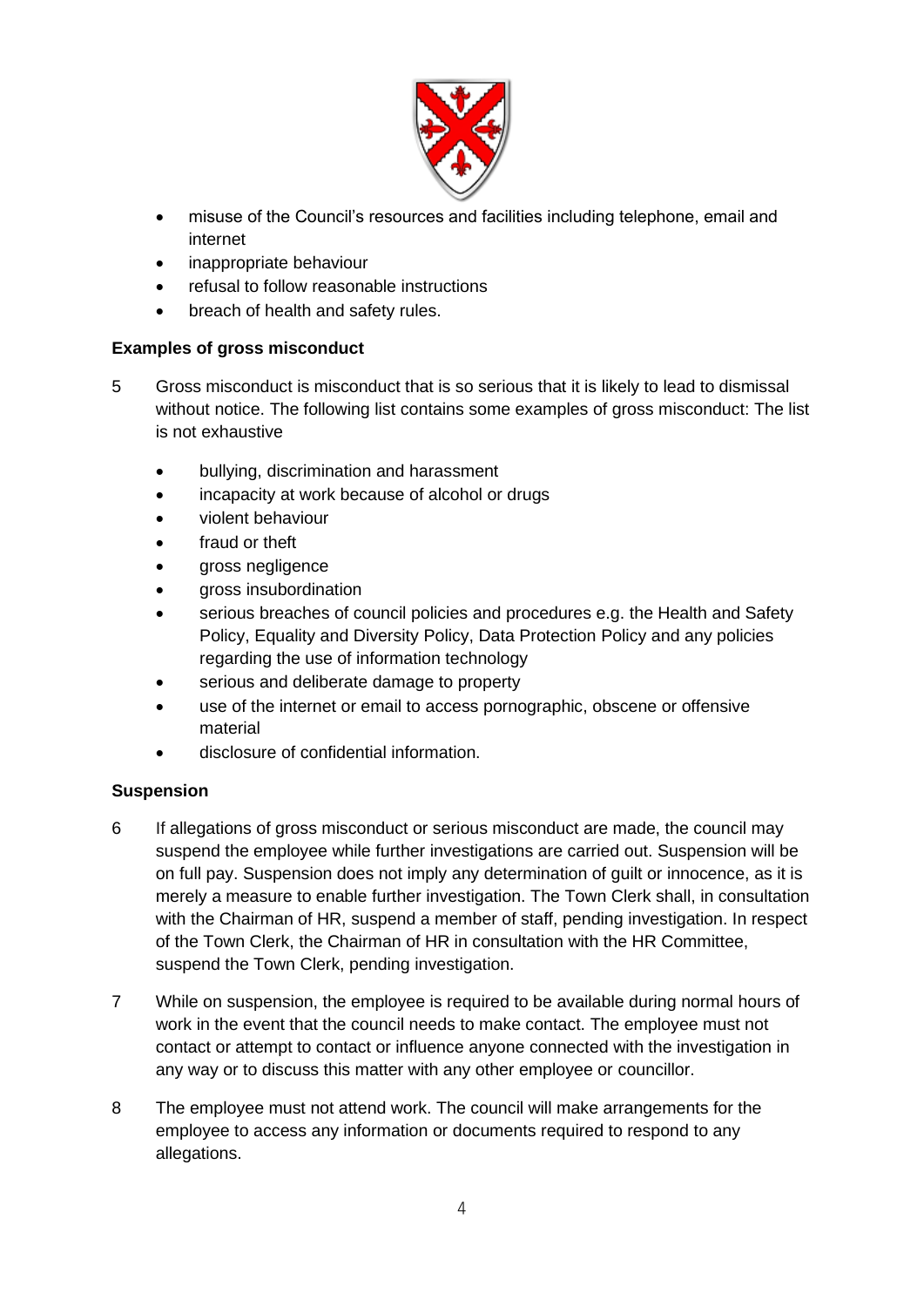

# **Examples of unsatisfactory work performance**

- 9 The following list contains some examples of unsatisfactory work performance: The list is not exhaustive.
	- inadequate application of management instructions/office procedures
	- inadequate IT skills
	- unsatisfactory management of staff
	- unsatisfactory communication skills.

# **The Procedure**

10 Preliminary enquiries*.* The council may make preliminary enquiries to establish the basic facts of what has happened in order to understand whether there may be a case to answer under the disciplinary procedure.

If the employee's manager believes there may be a disciplinary case to answer, the council may initiate a more detailed investigation undertaken to establish the facts of a situation or to establish the perspective of others who may have witnessed misconduct.

11 Informal Procedures. Where minor concerns about conduct become apparent, it is the manager's responsibility to raise this with the employee and clarify the improvements required. A file note will be made and kept by the manager. The informal discussions are not part of the formal disciplinary procedure. If the conduct fails to improve, or if further matters of conduct become apparent, the manager may decide to formalise the discussions and invite the employee to a first stage disciplinary hearing.

# **Disciplinary investigation**

- 12 A formal disciplinary investigation may sometimes be required to establish the facts and whether there is a disciplinary case to answer.
- 13 If a formal disciplinary investigation is required, the Council's staffing committee will appoint an Investigator who will be responsible for undertaking a fact-finding exercise to collect all relevant information. The Investigator will be independent and will normally be a councillor. If the staffing committee considers that there are no councillors who are independent (for example, because they all have direct involvement in the allegations about the employee), it will appoint someone from outside the Council. The Investigator will be appointed as soon as possible after the allegations have been made. The staffing committee will inform the Investigator of the terms of reference of the investigation. The terms of reference should specify:
	- the allegations or events that the investigation is required to examine
	- whether a recommendation is required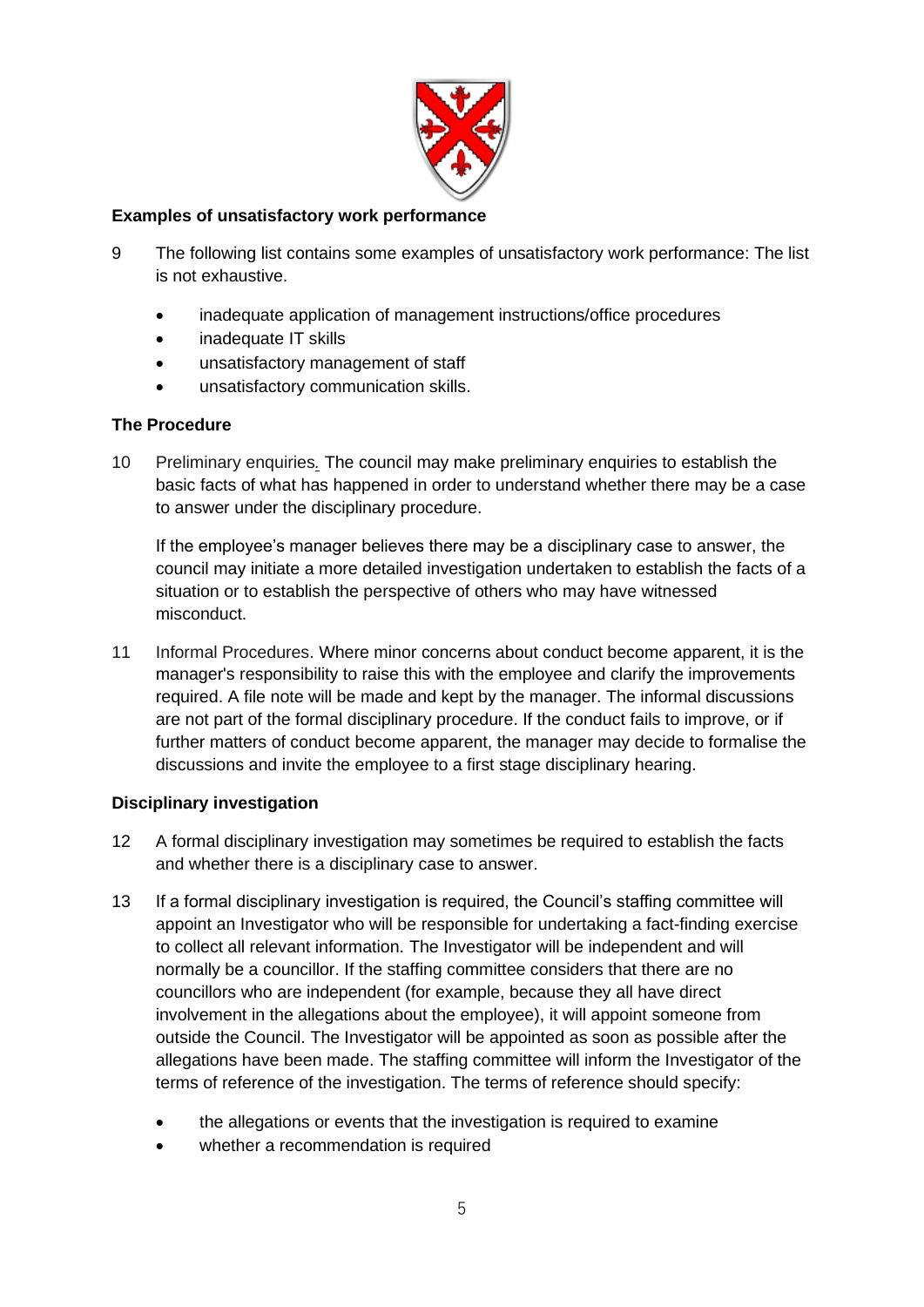

- how the findings should be presented. For example, an investigator will often be required to present the findings in the form of a written report
- who the findings should be reported to and who to contact for further direction if unexpected issues arise or advice is needed.
- 14 The Investigator will be asked to submit their findings within 20 working days of appointment where possible. In cases of alleged unsatisfactory performance or of allegations of minor misconduct, the appointment of an investigator may not be necessary, and the Council may decide to commence disciplinary proceedings at the next stage - the disciplinary meeting (see paragraph 22).
- 15 The HR committee will notify the employee in writing of the alleged misconduct and details of the person undertaking the investigation. The employee may be asked to meet an investigator as part of the disciplinary investigation. The employee will be given sufficient notice of the meeting with the Investigator so that he/she has reasonable time to prepare for it. The letter will explain the investigatory process and that the meeting is part of that process. The employee will be provided with a copy of the Council's disciplinary procedure. The Council will also inform the employee that when he/she meets with the Investigator, he/she will have the opportunity to comment on the allegations of misconduct.
- 16 Employees may be accompanied or represented by a workplace colleague, a trade union representative or a trade union official at any investigatory meeting.
- 17 If there are other persons (e.g. employees, councillors, members of the public or the Council's contractors) who can provide relevant information, the Investigator should try to obtain it from them in advance of the meeting with the employee.
- 18 The Investigator has no authority to take disciplinary action. His/her role is to establish the facts of the case as quickly as possible and prepare a report that recommends to the staffing committee whether or not disciplinary action should be considered under the policy.
- 19 The Investigator's report will contain his/her recommendations and the findings on which they were based. He/she will recommend either:
	- the employee has no case to answer and there should no further action under the Council's disciplinary procedure
	- the matter is not serious enough to justify further use of the disciplinary procedure and can be dealt with informally or
	- the employee has a case to answer and a formal hearing should be convened under the Council's disciplinary procedure.
- 20 The Investigator will submit the report to the staffing committee which will decide whether further action will be taken.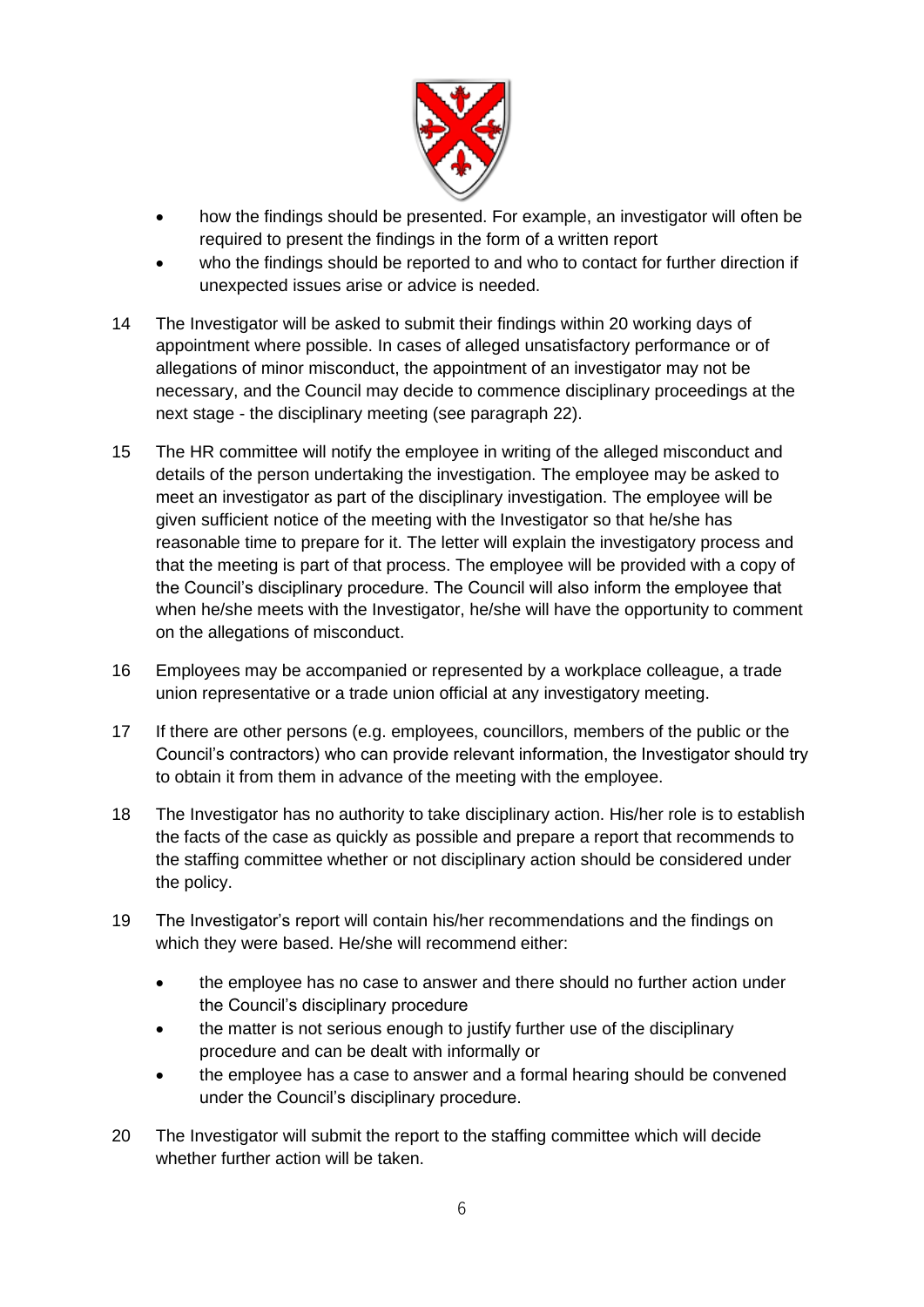

21 If the Council decides that it will not take disciplinary action, it may consider whether mediation would be appropriate in the circumstances.

# **The disciplinary meeting**

- 22 If the HR committee decides that there is a case to answer, it will appoint a HR subcommittee of three councillors, to formally hear the allegations. The staffing subcommittee will appoint a Chairman from one of its members. The Investigator shall not sit on the sub-committee.
- 23 No councillor with direct involvement in the matter shall be appointed to the subcommittee. The employee will be invited, in writing, to attend a disciplinary meeting. The sub–committee's letter will confirm the following:
	- the names of its Chairman and other two members
	- details of the alleged misconduct, its possible consequences and the employee's statutory right to be accompanied at the meeting
	- a copy of the information provided to the sub-committee which may include the investigation report, supporting evidence and a copy of the Council's disciplinary procedure
	- the time and place for the meeting. The employee will be given reasonable notice of the hearing so that he /she has sufficient time to prepare for it
	- that witnesses may attend on the employee's and the Council's behalf and that both parties should inform each other of their witnesses' names at least two working days before the meeting
	- that the employee may be accompanied by a companion a workplace colleague, a trade union representative or a trade union official

The purpose of the disciplinary meeting hearing is for the allegations to be put to the employee and then for the employee to give their perspective. It will be conducted as follows:

- the Chairman will introduce the members of the sub-committee to the employee and explain the arrangements for the hearing
- the Chairman will set out the allegations and invite the Investigator to present the findings of the investigation report (if there has been a previous investigation)
- the Chairman will invite the employee to present their account
- the employee (or the companion) will set out his/her case and present evidence (including any witnesses and/or witness statements)
- any member of the sub-committee and the employee (or the companion) may question the Investigator and any witness
- the employee (or companion) will have the opportunity to sum up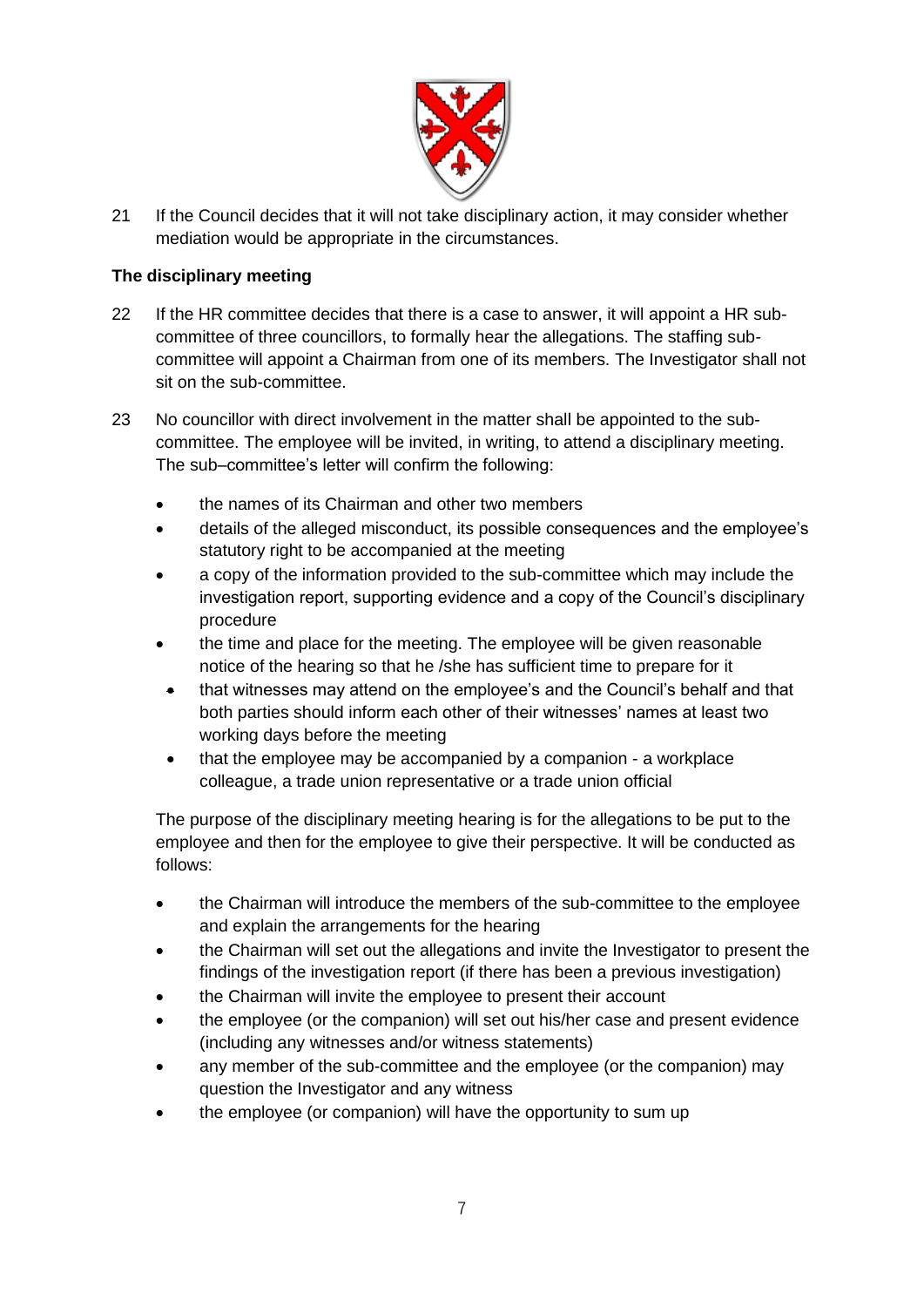

- 24 The Chairman will provide the employee with the sub-committee's decision with reasons, in writing, within five working days of the meeting. The Chairman will also notify the employee of the right to appeal the decision.
- 25 The disciplinary meeting may be adjourned to allow matters that were raised during the meeting to be further investigated by the sub-committee.

### **Disciplinary action**

26 If the sub-committee decides that there should be disciplinary action, it may be any of the following:

### First written warning

If the employee's conduct has fallen beneath acceptable standards, a first written warning will be issued. A first written warning will set out:

- the reason for the written warning, the improvement required (if appropriate) and the time period for improvement
- that further misconduct/failure to improve will result in more serious disciplinary action
- the employee's right of appeal
- that a note confirming the written warning will be placed on the employee's personnel file, that a copy will be provided to the employee and that the warning will remain in force for a specified period of time (e.g. 12 months).

### **Final written warning**

If the offence is sufficiently serious, or if there is further misconduct or a failure to improve sufficiently during the currency of a prior warning, the employee will be given a final written warning. A final written warning will set out:

- the reason for the final written warning, the improvement required (if appropriate) and the time period for improvement
- that further misconduct/failure to improve will result in more serious disciplinary action up to and including dismissal
- the employee's right of appeal
- that a note confirming the final written warning will be placed on the employee's personnel file, that a copy will be provided to the employee and that the warning will remain in force for a specified period of time (e.g. 12 months).

### **Dismissal**

The Council may dismiss:

for gross misconduct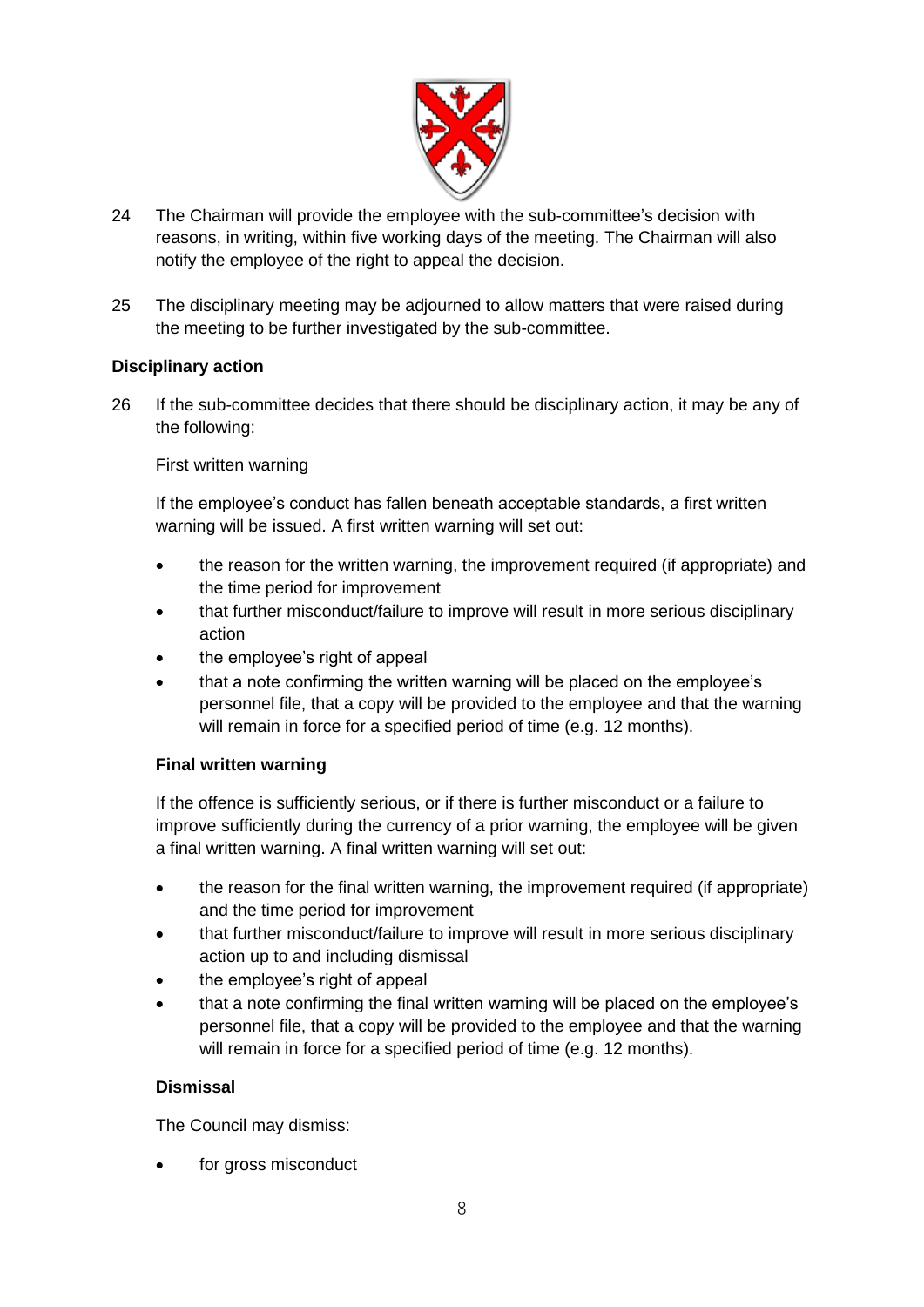

- if there is no improvement within the specified time period, in the conduct which has been the subject of a final written warning
- if another instance of misconduct has occurred and a final written warning has already been issued and remains in force.
- 27 The Council will consider very carefully a decision to dismiss. If an employee is dismissed, he/she will receive a written statement of the reasons for his/her dismissal, the date on which the employment will end and details of his/her right of appeal. If the sub-committee decides to take no disciplinary action, no record of the matter will be retained on the employee's personnel file. Action taken as a result of the disciplinary meeting will remain in force unless it is modified as a result of an appeal.

# **The appeal**

- 28 An employee who is the subject of disciplinary action will be notified of the right of appeal. His/her written notice of appeal must be received by the Council within five working days of the employee receiving written notice of the disciplinary action and must specify the grounds for appeal.
- 29 The grounds for appeal include;
	- a failure by the Council to follow its disciplinary policy
	- the sub-committee's disciplinary decision was not supported by the evidence
	- the disciplinary action was too severe in the circumstances of the case
	- new evidence has come to light since the disciplinary meeting.
- 30 Where possible, the appeal will be heard by a panel of three members of the staffing committee who have not previously been involved in the case. This includes the Investigator. There may be insufficient members of the staffing committee who have not previously been involved. If so, the appeal panel will be a committee of three members of the Council who may include members of the staff committee. The appeal panel will appoint a Chairman from one of its members.
- 31 The employee will be notified, in writing, within 10 working days of receipt of the notice of appeal of the time, date and place of the appeal meeting. The employee will be advised that he/she may be accompanied by a companion - a workplace colleague, a trade union representative or a trade union official.
- 32 At the appeal meeting, the Chairman will:
	- introduce the panel members to the employee
	- explain the purpose of the meeting, which is to hear the employee's reasons for appealing against the disciplinary decision
	- explain the action that the appeal panel may take.
- 33 The employee (or companion) will be asked to explain the grounds for appeal.